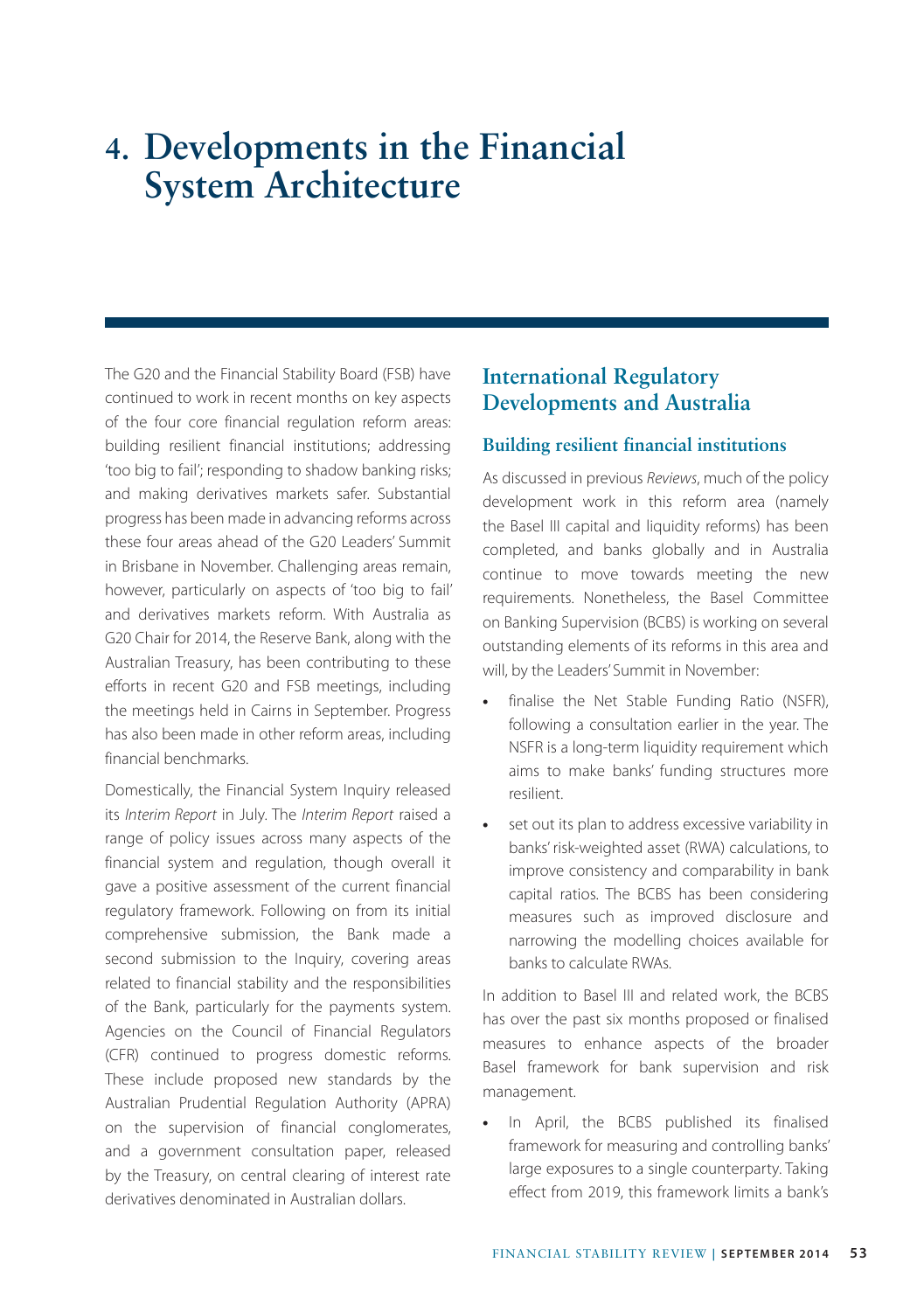total exposures to a single counterparty to 25 per cent of that bank's Tier 1 capital. A tighter limit of 15 per cent of Tier 1 capital applies to exposures between global systemically important banks (G-SIBs), to reduce the risk of contagion between them.

- **•** In June, the BCBS released its guidelines for dealing with weak banks as well as updated principles for effective supervisory colleges. It also released proposals to change Basel Pillar 3 disclosure requirements.
	- The guidelines for dealing with weak banks emphasise the need for: an effective supervisory framework; supervisors who can detect problems early and act quickly; detailed preparation, including resolution techniques and public disclosure strategies that minimise contagion; and close collaboration with supervisors in other jurisdictions. The consultation ended in mid September.
	- Supervisory colleges are international groupings of supervisors of the parent company and key branches or subsidiaries of global banking groups such as G-SIBs. The key changes to the principles include greater emphasis on: collaboration and informationsharing among college members; consistent feedback from the home and host supervisors to the institution; and the relationship between a G-SIB's college and its crisis management group.
	- Pillar 3 measures aim to enhance market discipline on banks, to complement Basel minimum capital requirements (Pillar 1) and the supervisory review process (Pillar 2). The proposed revisions to the Pillar 3 disclosure regime aim to enhance comparability across banks, with a particular focus on ensuring transparency of the internal models used by banks to calculate minimum capital requirements. The consultation ends in October.

In September, APRA outlined its proposed implementation of BCBS disclosure requirements in several areas. The proposals are based on the relevant Basel framework but with modifications for Australian circumstances.

- **•** In line with the BCBS' timetable, it is proposed that a disclosure requirement for the Basel III leverage ratio commences from January 2015 for the five Australian banks using the internal ratings-based approach to credit risk. These banks are already reporting their leverage ratios to APRA as part of the BCBS' monitoring process.
- **•** It is proposed that authorised deposit-taking institutions (ADIs) subject to the Liquidity Coverage Ratio (LCR) meet LCR disclosure requirements from January 2015, when the LCR becomes effective in Australia. The LCR, which is the BCBS' short-term liquidity requirement, will apply to the larger, more complex ADIs.
- **•** From January 2015, it is proposed that the four major Australian banks must disclose 12 indicators used in the annual G-SIB assessment exercise conducted by the BCBS. While not currently identified as G-SIBs, these four banks have been providing data to the BCBS as part of its annual G-SIB assessment exercise, and meet the size threshold for disclosing data under the G-SIB framework.

APRA also proposed minor amendments to the ADI capital adequacy and public disclosure prudential standards, to remedy minor deviations from the Basel framework that were identified during the BCBS' recent review of Australia's compliance with the Basel capital framework.

## **Systemically important financial institutions (SIFIs)**

A continuing high priority for the FSB has been to address the 'too big to fail' issue posed by SIFIs. Among several ongoing elements of this work, attention has recently focused on developing two aspects: the proposal for total loss-absorbing capacity (TLAC), a variant of which was discussed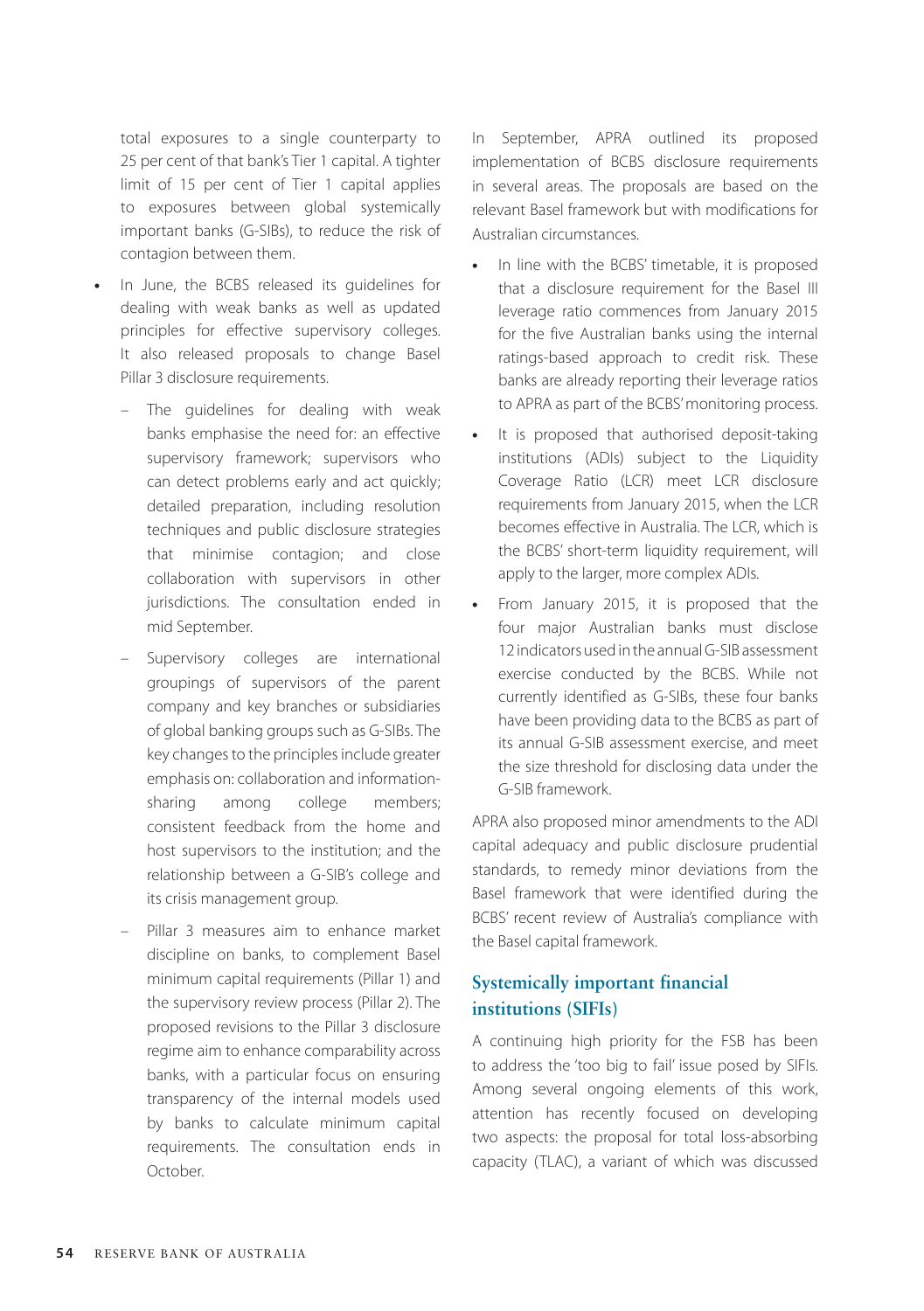in the previous *Review,* and a framework for cross-border recognition of resolution actions. TLAC initiatives aim to ensure that G-SIBs have enough loss-absorbing capacity in a stress event, so they can be resolved in an orderly way that minimises the effect on financial stability and avoids using taxpayer funds for recapitalisation. It is envisaged that TLAC requirements could in part be met through issuance of loss-absorbing debt instruments. Private creditors holding this debt would be 'bailed in' (i.e. their debt claim written down or converted into equity) when a G-SIB approaches resolution.

The FSB is leading the work on finalising the TLAC proposal for presentation to the G20 Leaders' Summit in November. A consultation document is planned to be released in time for the Summit, and the proposal will be subject to a quantitative impact assessment before any final measure is agreed. TLAC requirements are intended to apply to G-SIBs only, so they will not directly apply to Australian banks. However, as G20 Chair, the Australian authorities are working with the FSB towards finalising a proposal which takes into account differing financial system characteristics and legal frameworks, and emphasises financial stability objectives. The TLAC proposal was one of several international regulatory developments discussed at recent CFR meetings.

Establishing a framework for the orderly resolution of large, often complex, banks with sizeable operations in multiple jurisdictions is another priority of the G20 and the FSB. The FSB will soon release a draft consultative report with recommendations for contractual and statutory approaches to ensure cross-border recognition of resolution actions, including bail-in of debt issued under foreign law, as well as temporary stays on early termination rights when a firm enters resolution. As part of this, the financial industry is developing a draft protocol that would support the enforceability of temporary stays. At its recent meeting in Cairns, the FSB discussed the need for regulatory measures to promote broad adoption of the protocol.

Work has also continued internationally on other elements of the SIFI framework.

- **•** Strengthening resolution regimes continues to be a key component of the policies to address 'too big to fail', with jurisdictions encouraged by the FSB to implement its *Key Attributes of Effective Resolution Regimes for Financial Institutions* (*Key Attributes*). While implementation has focused mainly on banks, the *Key Attributes* also applies to other types of financial entities that could be systemically significant or critical if they fail. To provide further guidance for authorities implementing specific elements of the *Key Attributes*, especially in relation to non-bank financial institutions, the FSB will publish in mid October annexes to the *Key Attributes* on insurance firms, financial market infrastructures, treatment of client assets, and information sharing. In addition, consultation papers will be published on cooperation and information sharing between G-SIB home and host authorities, and on the identification of critical functions in global systemically important insurers (G-SIIs).
- **•** In April, the FSB released a progress report on enhanced supervision, which describes the changes in supervisory practices since the financial crisis and identifies areas where more work is needed. It also released a framework for assessing risk culture, which takes into account feedback received on an earlier consultative document. These two reports are part of the FSB's ongoing efforts to reduce the risks posed by SIFIs through more intense and effective supervision. Consistent with this, the FSB also recently commenced a 'thematic' peer review, in consultation with the BCBS, on supervisory frameworks and approaches applying to SIFIs.
- **•** In July, following industry feedback on earlier proposals and an initial impact assessment, the International Association of Insurance Supervisors released amended proposals for the design and calibration of a 'basic capital requirement' (BCR) for G-SIIs. A final proposal is due to be issued ahead of the November Summit,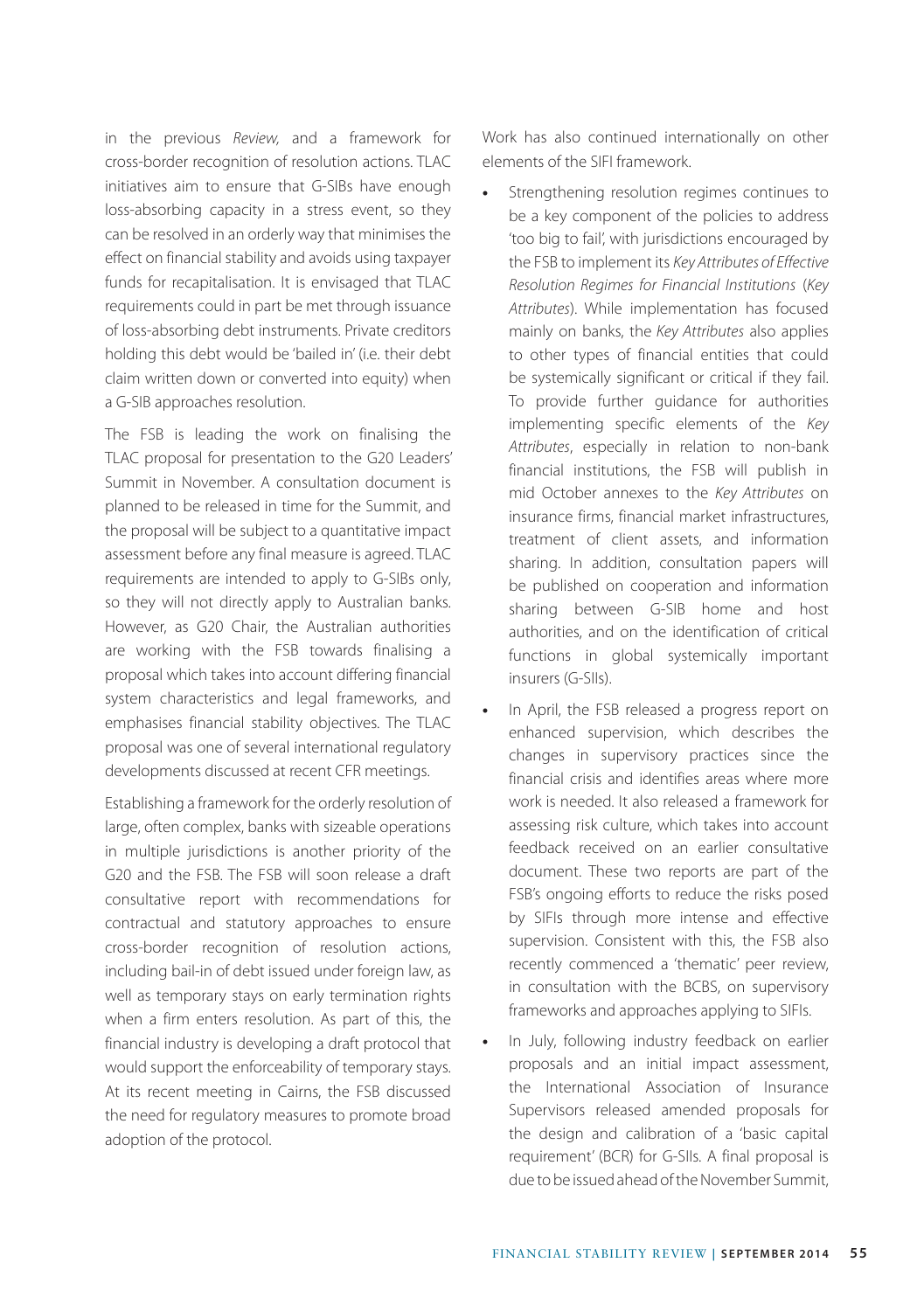with confidential reporting to supervisors to commence in 2015. The BCR will act as the foundation for the higher loss-absorbency requirement that will apply to G-SIIs, which is to be developed in 2015, based on 10 high-level principles released in September.

**•** The FSB and the International Organization of Securities Commissions (IOSCO) are continuing their work on developing methodologies for identifying non-bank non-insurer global SIFIs. Following industry feedback from a consultation earlier in the year, a second consultation document is planned for release around the end of the year.

Domestically, the CFR continues to work on examining Australia's resolution and crisis management arrangements. At its March 2014 meeting, the CFR adopted a formal crisis management training framework, which incorporates regular training exercises and testing of the CFR agencies' ability to respond and coordinate actions in a crisis situation. The first exercise under the new framework was a workshop in July to review and familiarise CFR agency staff with the detailed arrangements developed for responding to distress in a locally incorporated ADI. Crisis management arrangements encompassing the New Zealand operations of Australian banks are an ongoing focus of the work under the Trans-Tasman Banking Council, which met in July.

#### **Shadow banking**

The FSB and other standard-setting bodies continue to work on addressing the risks posed by shadow banking entities and activities such as money market funds (MMFs), finance companies and securities lending. As noted in the previous *Review*, many of the recommendations to reform the oversight and regulation of shadow banking have already been released by the FSB, the BCBS and IOSCO, with the focus now on implementation. Steps have been taken recently to monitor implementation, including through several peer reviews.

- **•** The FSB has conducted an information-sharing exercise as part of its high-level framework for shadow banking entities released in 2013. The results of this process will inform an FSB peer review of implementation in 2015. The Bank provided information on Australia's relatively small shadow banking sector. (For a discussion of developments in Australia's shadow banking sector, see the chapter 'The Australian Financial System'.)
- **•** IOSCO recently launched a peer review on the implementation of its 2012 recommendations relating to MMFs. Separately, in the United States, which has the largest MMF market, the Securities and Exchange Commission agreed in July to implement significant MMF reforms, in particular the requirement of a 'floating net asset value' structure for institutional prime MMFs. These reforms help to address the risks to US financial stability potentially arising from MMF investor runs. Requirements for enhanced diversification, disclosure and stress testing have also been strengthened.
- **•** IOSCO has also initiated a peer review on the adoption of its recommendations, also released in 2012, for aligning incentives in securitisation, including risk retention requirements. The problems associated with complex securitisation products with misaligned incentives for issuers were highlighted internationally during the crisis. In a related development, a new BCBS-IOSCO taskforce, co-chaired by the Australian Securities and Investments Commission (ASIC), is examining global securitisation markets, with the aims of identifying obstacles to the development of sustainable securitisation and helping to develop simple and transparent securitisation structures.
- **•** Domestically, in April, APRA proposed changes to its prudential framework for securitisation. The proposed framework is based on simple, low-risk structures that make it straightforward for ADIs to use securitisation as a funding tool and for capital relief. This, in turn, should help reduce industry complexity and improve ADI risk allocation and management.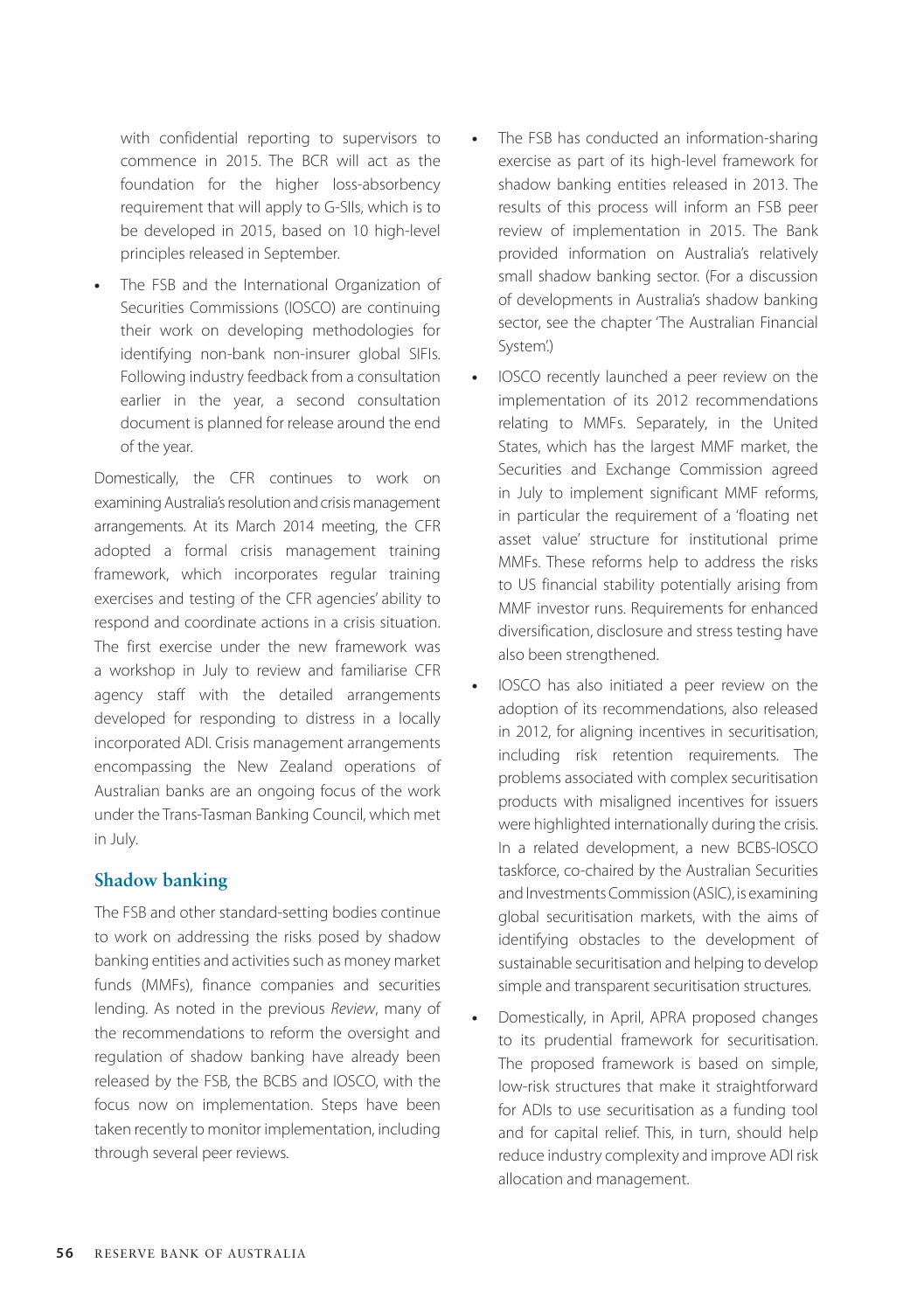Policy development work on shadow banking is continuing in several areas.

**•** In September, the FSB progressed elements of its framework to reduce risks arising from securities financing transactions (such as repurchase agreements), a key source of leverage for the shadow banking sector. These elements comprise: a revised regulatory framework on haircuts for non-centrally cleared securities financing transactions; and consultative proposals to be issued on numerical haircut floors that would apply to non-bank to non-bank transactions. The FSB is also developing standards and processes for global data collection and aggregation for securities financing transactions, which will be released for consultation before the Leaders' Summit.

 Related to this, at its September meeting the FSB also discussed a work plan to examine possible financial stability issues related to collateral re-use (so-called re-hypothecation) and potential harmonisation of regulatory approaches in this area.

**•** The BCBS is continuing its work on addressing the risks from banks' interactions with shadow banks. The BCBS' finalised framework for large exposures, discussed above, also applies to counterparties that are shadow banks.

The G20 and the FSB remain engaged on the potential for risk to flow to shadow banking, given the tightening of bank regulation. In this respect, the FSB's annual *Global Shadow Banking Monitoring Report* (next due for release in November) assists in monitoring developments, as do review processes in individual jurisdictions such as Australia, where the Bank provides an annual update on Australia's shadow banking sector to the CFR. Review and monitoring efforts are also occurring on a regional basis, with FSB Regional Consultative Groups for Asia and the Americas releasing reports in August on shadow banking in their regions. The Bank, along with the Treasury, contributed to the report for Asia.

## **Over-the-counter (OTC) derivatives markets and financial market infrastructures**

In April, the FSB released its latest progress report on the implementation of OTC derivatives market reforms agreed by the G20. The FSB noted that there had been continued progress in implementing these reforms. Most jurisdictions have made necessary changes to legislative frameworks and are developing or bringing into force detailed rules where required. Market participants' use of centralised infrastructure continues to increase, and jurisdictions (including, since April, the European Union) have further encouraged this by proposing or implementing central clearing requirements. Within this overall picture of progress, results are still uneven across particular reforms. Broadly, there are clear signs of progress in the implementation of trade reporting, capital requirements and central clearing. However, implementation of reforms to promote trading on exchanges or electronic trading platforms is taking longer.

More generally, the cross-border issues arising from these reforms continue to require attention. As discussed in the previous *Review*, a G20 goal is to allow OTC derivatives market regulators to defer to each other when it is justified by the quality of their regulatory and enforcement regimes. While some progress has been made in this area, further work on equivalence and substituted compliance assessments is needed. To encourage progress, in September the FSB published a report on jurisdictions' current processes for deferring in this way. As well as publicising cases where further progress could be made, this report helps jurisdictions understand what their counterparts require to assess a regime as equivalent. Also in September, the OTC Derivatives Regulators Group, which brings together relevant regulators from several jurisdictions, including Australia, issued a further report on addressing cross-border implementation issues. For the Leaders' Summit, the group will also report on how it intends to resolve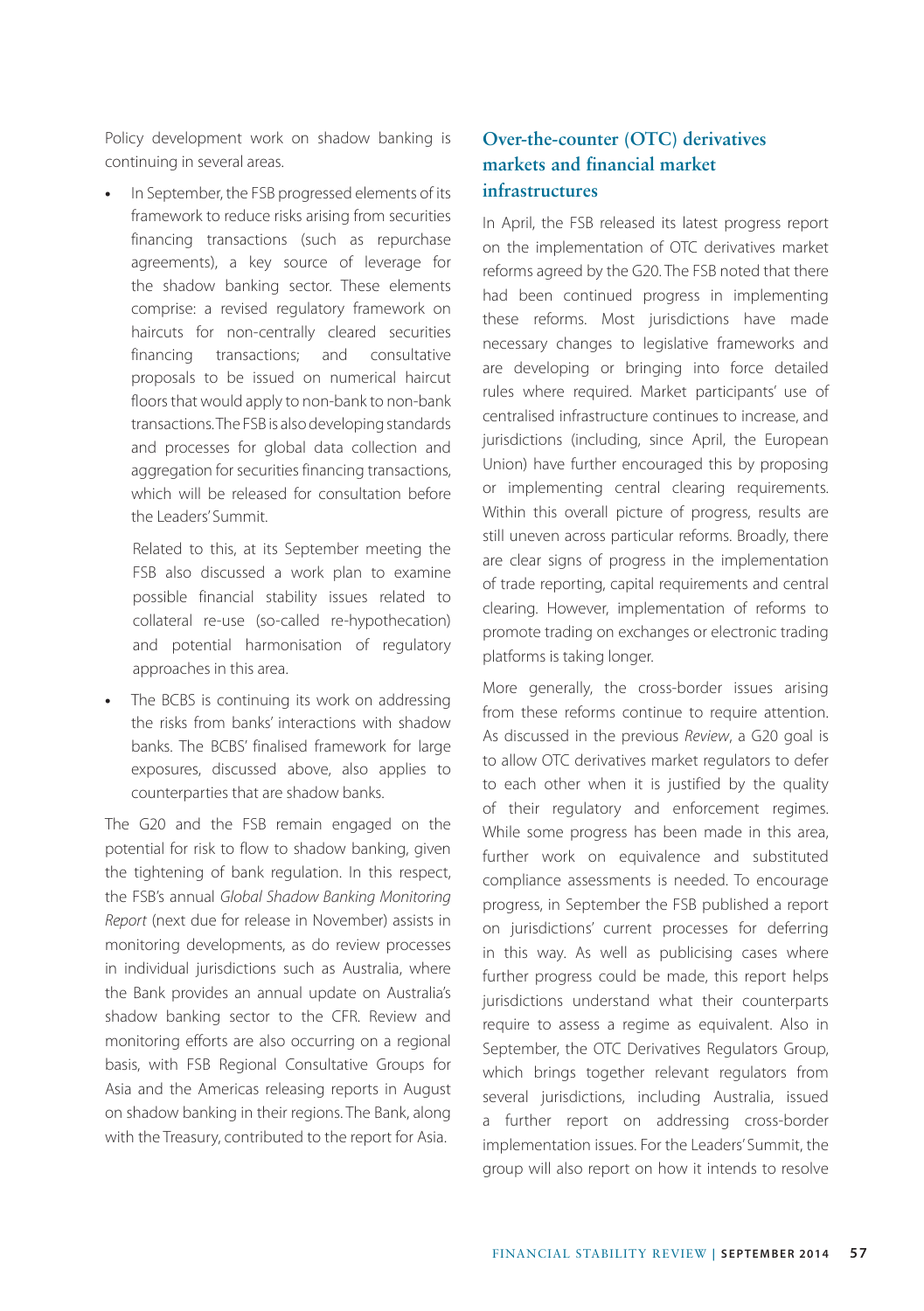remaining issues together with a timetable for implementing the solutions.

In Australia, authorities continue to implement OTC derivatives market reforms, with necessary consultation between agencies often conducted through the CFR.

- **•** In their third report on the Australian OTC derivatives market, published in April 2014, the regulators (APRA, ASIC and the Bank) recommended introducing mandatory clearing requirements for Australian dollar-denominated interest rate derivatives between internationally active dealers. This recommendation in part reflects that the Australian dollar interest rate derivatives market is the largest and most systemically important component of the OTC derivatives market in Australia and that it could also be subject to mandatory clearing requirements in other jurisdictions in the future. The government has since consulted on proposals consistent with these recommendations. This consultation builds on earlier proposals by the government, based on regulators' recommendations in 2013, to impose a similar mandatory clearing requirement on interest rate derivatives denominated in US dollars, euro, British pounds and Japanese yen. As discussed in the chapter 'The Australian Financial System', even without a mandatory clearing requirement in Australia, most new interdealer interest rate derivatives trades are already being centrally cleared. This reflects that pricing and liquidity are more favourable where trades are centrally cleared, in part because mandates are already in place in some other jurisdictions.
- **•** Another focus of the April 2014 report was whether a mandatory clearing requirement should be extended to smaller ('non-dealer') participants in the Australian OTC derivatives market. In their report, the regulators noted that even though requiring central clearing by non-dealers might help reduce systemic risk, the benefits may not outweigh the costs. Accordingly, they recommended that mandatory

central clearing of OTC derivatives should not be extended to non-dealers at present, but committed to keep the matter under review.

**•** Requirements to report OTC derivatives transactions continue to be phased in. As of April, all financial entities with greater than \$50 billion notional principal of OTC derivatives outstanding have been required to report transactions to trade repositories. Smaller financial entities will start reporting in 2015. In addition, in September DTCC Data Repository (Singapore) (DDRS) became the first trade repository to be licensed to operate in Australia. Under the licensing regime, DDRS is overseen by ASIC and subject to stringent standards based on the *Principles for Financial Market Infrastructures* (PFMIs). However, ASIC is also placing a high degree of reliance on the Monetary Authority of Singapore, which is DDRS' home supervisor.

Standard-setting bodies have also recently finalised elements of international policy work relevant to OTC derivatives markets.

- **•** In April, the BCBS issued a final standard for capital requirements for bank exposures to central counterparties (CCPs). This framework supports broader policy efforts advanced by the G20 and the FSB, particularly those noted earlier promoting central clearing of standardised OTC derivatives contracts. The final standard includes, among other requirements, a single approach for calculating capital requirements for a bank's exposure arising from its contributions to the mutualised default fund of a qualifying CCP and an explicit cap on the capital charges applicable to those exposures. The standard will take effect from 2017 (interim requirements released earlier will continue to apply until that time).
- **•** In September, IOSCO launched a consultation on risk mitigation standards for non-centrally cleared OTC derivatives. While a key plank of G20 reforms has been to encourage central clearing of standardised OTC derivatives, a substantial proportion of OTC derivatives are not standardised and hence not suitable for central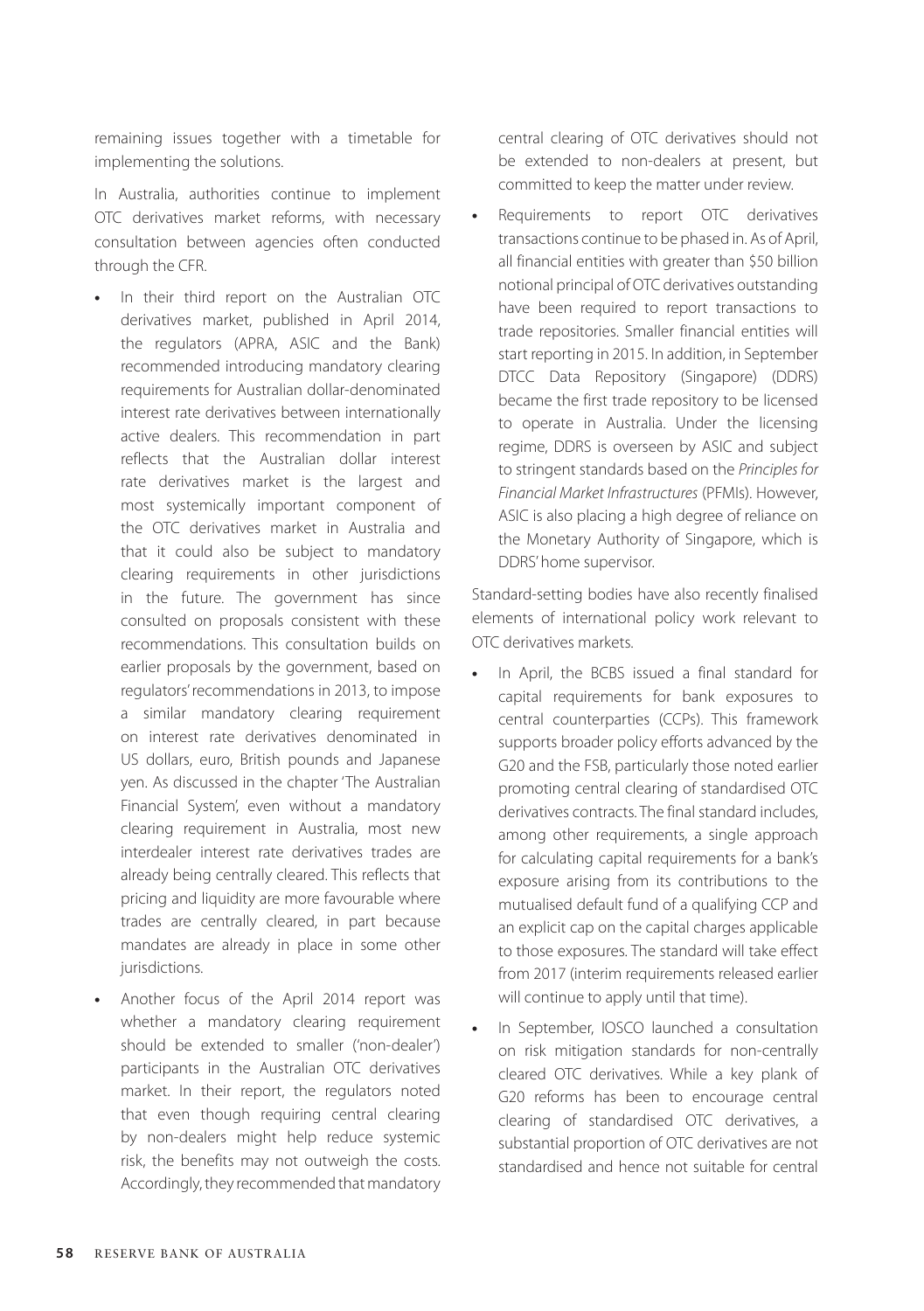clearing. The proposed standards complement the BCBS-IOSCO margin requirements framework for non-centrally cleared derivatives released in September 2013. The proposed standards aim to promote legal certainty and facilitate timely resolution of disputes between counterparties by, among other things, establishing requirements around the timely confirmation of trades, as well as the process of valuing and reconciling trades between two counterparties. The consultation closes in mid October.

**•** Following an earlier consultation, the FSB released a report in September on how information from trade repositories could be aggregated and shared. Such data can be used by authorities to monitor global trends in OTC derivatives markets, and in particular the risks arising from these markets.

In May 2014, a taskforce established by IOSCO and the Committee on Payment and Settlement Systems – since renamed the Committee on Payments and Market Infrastructures – released a report on jurisdictions progress in implementing the PFMIs. The PFMIs were issued in 2012 by the two standard-setting bodies to update, harmonise and strengthen the pre-existing standards for financial market infrastructures, particularly in light of their increasing use in the context of the reforms noted above. The taskforce, on which the Bank is represented, was established to help ensure the consistent implementation of the PFMIs across its member jurisdictions. In its progress report, the taskforce assessed further steps taken by 28 jurisdictions to incorporate the PFMIs within their respective regulatory frameworks. It concluded that implementation was well advanced for the regulatory frameworks for CCPs, trade repositories and payment systems. Several jurisdictions (including Australia) had completed their implementation measures. The taskforce has now commenced a more detailed assessment of the implementation of the PFMIs, focusing initially on CCPs and trade repositories in the three largest jurisdictions (the United States, the European Union and Japan). The taskforce aims to complete assessments of all three jurisdictions ahead of the G20 Summit in November.

#### **Other developments**

International bodies continue to work on regulatory issues beyond the core areas noted above, both to address gaps revealed by the crisis, and as part of ongoing efforts to enhance regulatory frameworks and arrangements.

Work has been ongoing to review and reform financial benchmarks following concerns about their integrity.

- **•** Through an Official Sector Steering Group (OSSG), of which the Bank is a member, the FSB has been examining the setting of interbank and other financial benchmark rates. The OSSG assessed the feasibility and viability of existing and alternative benchmark rates, taking into consideration input from a related group of private sector participants. Based on this work, the FSB released a report in July which sets out proposals and timelines for the reform and strengthening of existing major interest rate benchmarks (LIBOR, EURIBOR and TIBOR) and for additional work to develop and introduce alternative risk-free benchmarks. The Bank also co-chairs a group looking at foreign exchange benchmarks: the FSB will release a report with recommendations by the end of September.
- **•** As part of the FSB's work, an IOSCO group (co-chaired by ASIC) has been reviewing the implementation of IOSCO's *Principles for Financial Benchmarks* by the administrators of the three major interest rate benchmarks. In July, IOSCO released its review report which found that all three administrators had made significant progress in implementing the majority of IOSCO's principles, which cover overall oversight, governance, transparency and accountability. This has improved the quality and integrity of the benchmarks. IOSCO did note, however, that further work was needed in the areas of benchmark design, data sufficiency and transparency of benchmark determinations.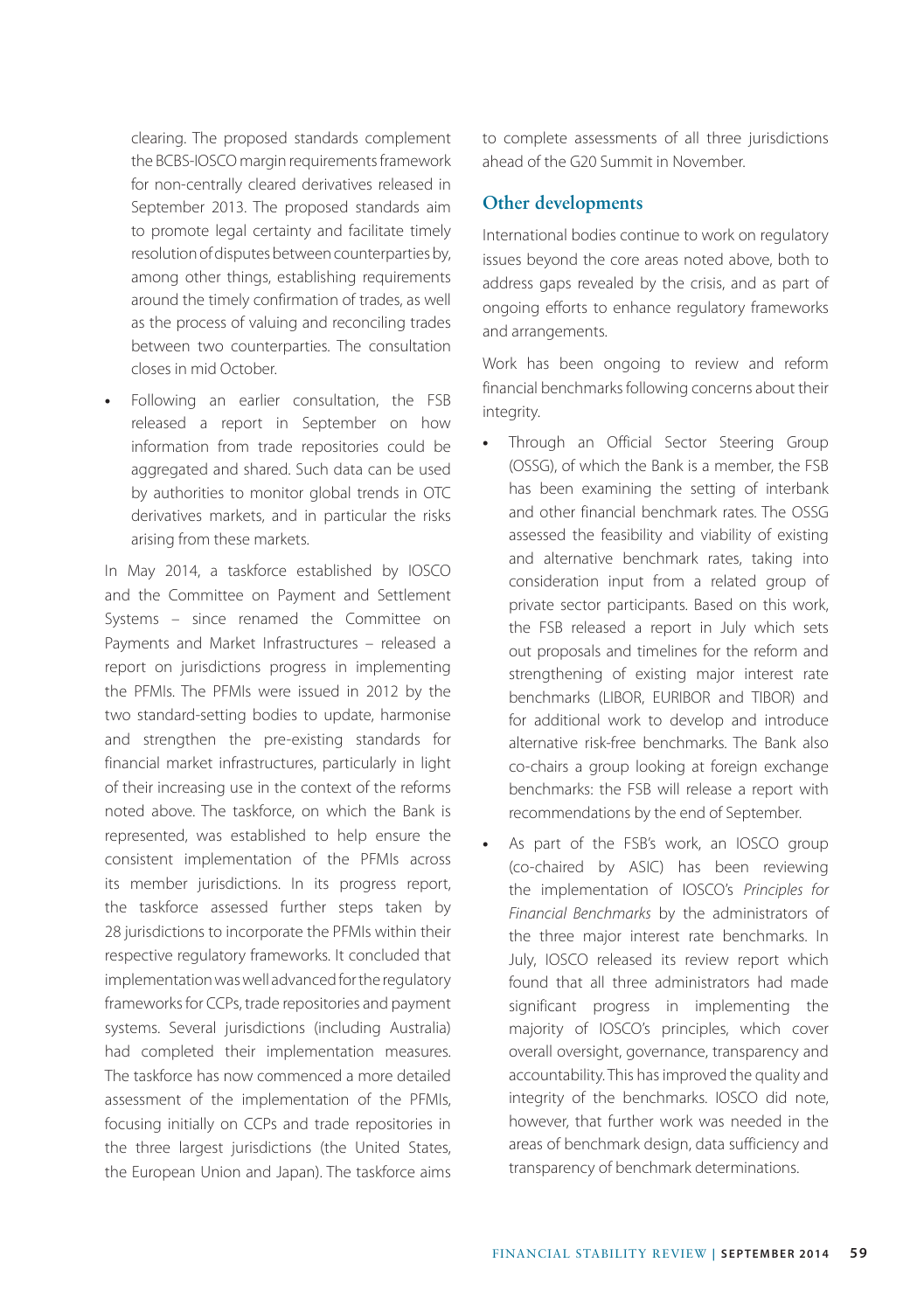Over the past six months, efforts have continued to reduce the mechanistic reliance on credit rating agency (CRA) ratings.

- **•** In May, the FSB released a peer review of members' progress in implementing the FSB's *Principles for Reducing Reliance on CRA Ratings*. While some progress has been made, challenges remain. In particular, identifying alternative standards for assessing creditworthiness has proven difficult, as has the removal of ratings from international risk-based prudential frameworks for banks and insurers. The report recommends that national authorities continue to work with market participants to strengthen internal credit assessment processes and develop alternative measures of creditworthiness, so that CRA ratings are only one input into credit assessments.
- **•** In June, IOSCO released for consultation *Good Practices on Reducing Reliance on CRAs in Asset Management.* While acknowledging that external credit ratings are useful inputs into internal credit assessments, the report outlines practices which encourage internal credit assessments that are not solely based on external credit ratings. These practices include: internally assessing the credit quality of financial instruments; and understanding the methodologies used to obtain the external credit rating. Regulators could also encourage investment managers to disclose how external credit ratings are used in internal credit assessments.

In October, the FSB, in collaboration with the International Monetary Fund and the Organisation for Economic Co-operation and Development, is expected to report on the cross-border consistency and global financial stability implications of planned or implemented domestic structural banking reforms such as the 'ring-fencing' proposals by some jurisdictions. Many of these measures seek to address the domestic 'too big to fail' problem, but can also affect financial institutions and markets in other countries.

At its September meeting, the FSB agreed that it will prepare from 2015 a consolidated annual report to the G20 on the implementation of the reforms and their effects. This will help improve accessibility and comparability of information and thereby promote timely and consistent implementation of agreed reforms. The FSB and international standardsetting bodies will also publish information in 2015 summarising their processes for policy development and implementation reviews. This should enhance transparency and improve the public understanding of the work of these bodies, and how they go about executing their mandates.

In recent months, the FSB has been reviewing the structure of its representation, and proposals are being developed that, in part, respond to the increasingly important role of emerging markets in the global economy and the financial system. Australian authorities, including the Bank, provided input to the review, and the FSB's proposed approach was discussed at both the FSB and G20 meetings in September; a report is due to the Leaders' Summit.

# **Other Domestic Regulatory Developments**

#### **Financial System Inquiry**

The *Interim Report* of the Financial System Inquiry – the first comprehensive review of the Australian financial system in 17 years – was released in mid July. A broad range of policy options were put forward, with the efficacy of the consumer disclosure regime and the superannuation system in focus. The *Interim Report* gave broad support for the existing regulatory architecture and it acknowledged the effectiveness of existing coordination arrangements under the CFR. However, it did highlight some areas for improvement, including some potential measures to promote increased coordination among regulators. In addition, the *Interim Report* raised the option of formalising the role of the CFR within statute, as well as expanding its membership and responsibilities. Several options were raised to mitigate systemic risk and address any perceptions that some entities are 'too big to fail', including strengthening resolution and pre-planning arrangements to handle financial